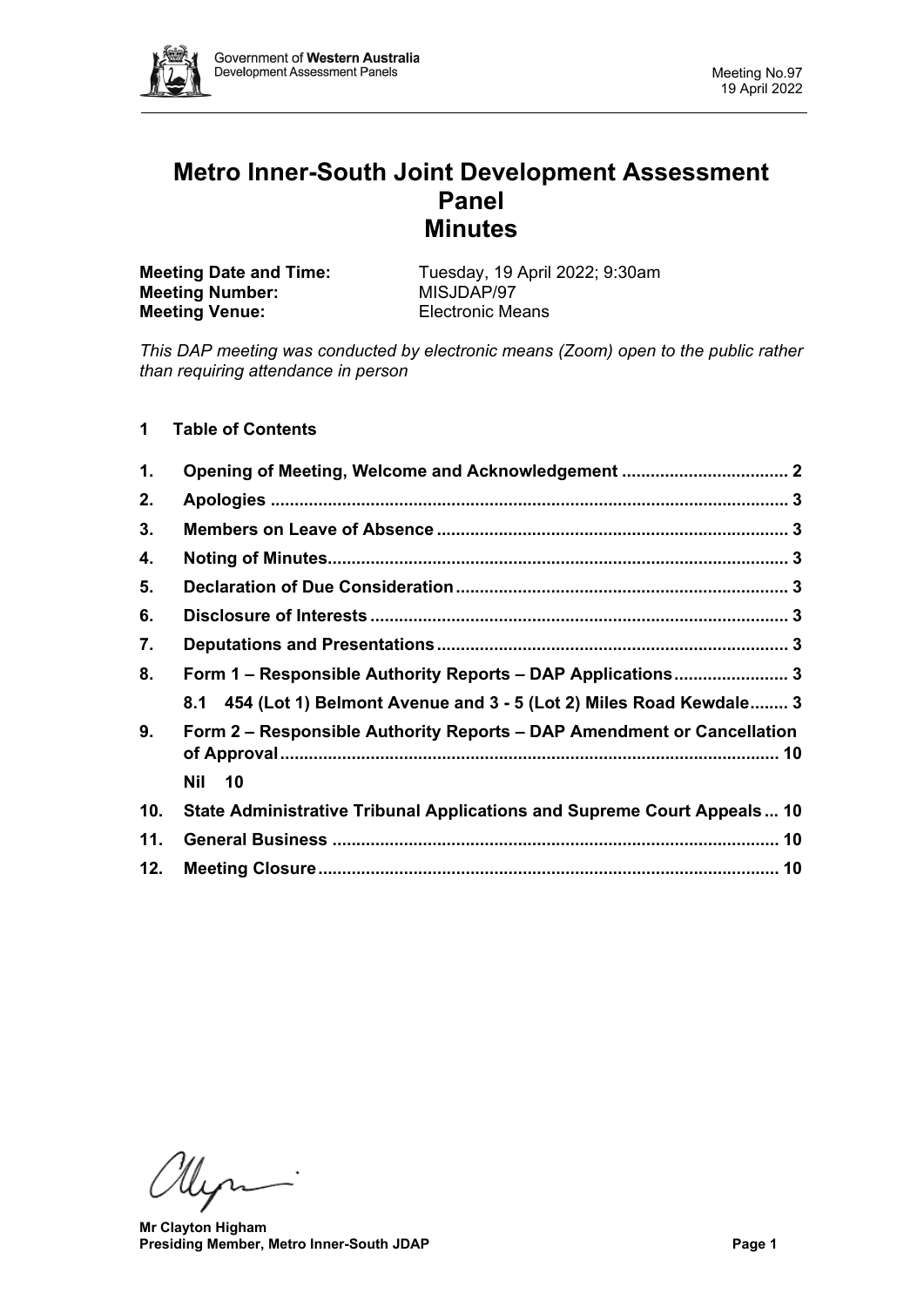

# **Attendance**

# **DAP Members**

Mr Clayton Higham (Presiding Member) Ms Rachel Chapman (Deputy Presiding Member) Mr Peter Lee (Third Specialist Member) Cr Phil Marks (Local Government Member, City of Belmont) Cr Jenny Davis (Local Government Member, City of Belmont)

# **Officers in attendance**

Mr Alex Bott (City of Belmont) Mr Wilmot Loh (City of Belmont)

# **Minute Secretary**

Mr Christopher Dodson (DAP Secretariat) Ms Adele McMahon (DAP Secretariat)

#### **Applicants and Submitters**

Mr Nik Hidding (Peter Webb & Associates)

#### **Members of the Public / Media**

<span id="page-1-0"></span>Ms Victoria Rifici from Perth Now was in attendance.

#### **1. Opening of Meeting, Welcome and Acknowledgement**

The Presiding Member declared the meeting open at 9:35am on 19 April 2022 and acknowledged the traditional owners and paid respect to Elders past and present of the land on which the meeting was being held.

The Presiding Member announced the meeting would be run in accordance with the DAP Standing Orders 2020 under the *Planning and Development (Development Assessment Panels) Regulations 2011.*

#### **1.1 Announcements by Presiding Member**

The Presiding Member advised that in accordance with Section 5.16 of the DAP Standing Orders 2020 which states *'A person must not use any electronic, visual or audio recording device or instrument to record the proceedings of the DAP meeting unless the Presiding Member has given permission to do so.',* the meeting would not be recorded.

In response to the COVID-19 situation, this meeting was convened via electronic means (Zoom). Members were reminded to announce their name and title prior to speaking.

llin

**Mr Clayton Higham Presiding Member, Metro Inner-South JDAP Page 2**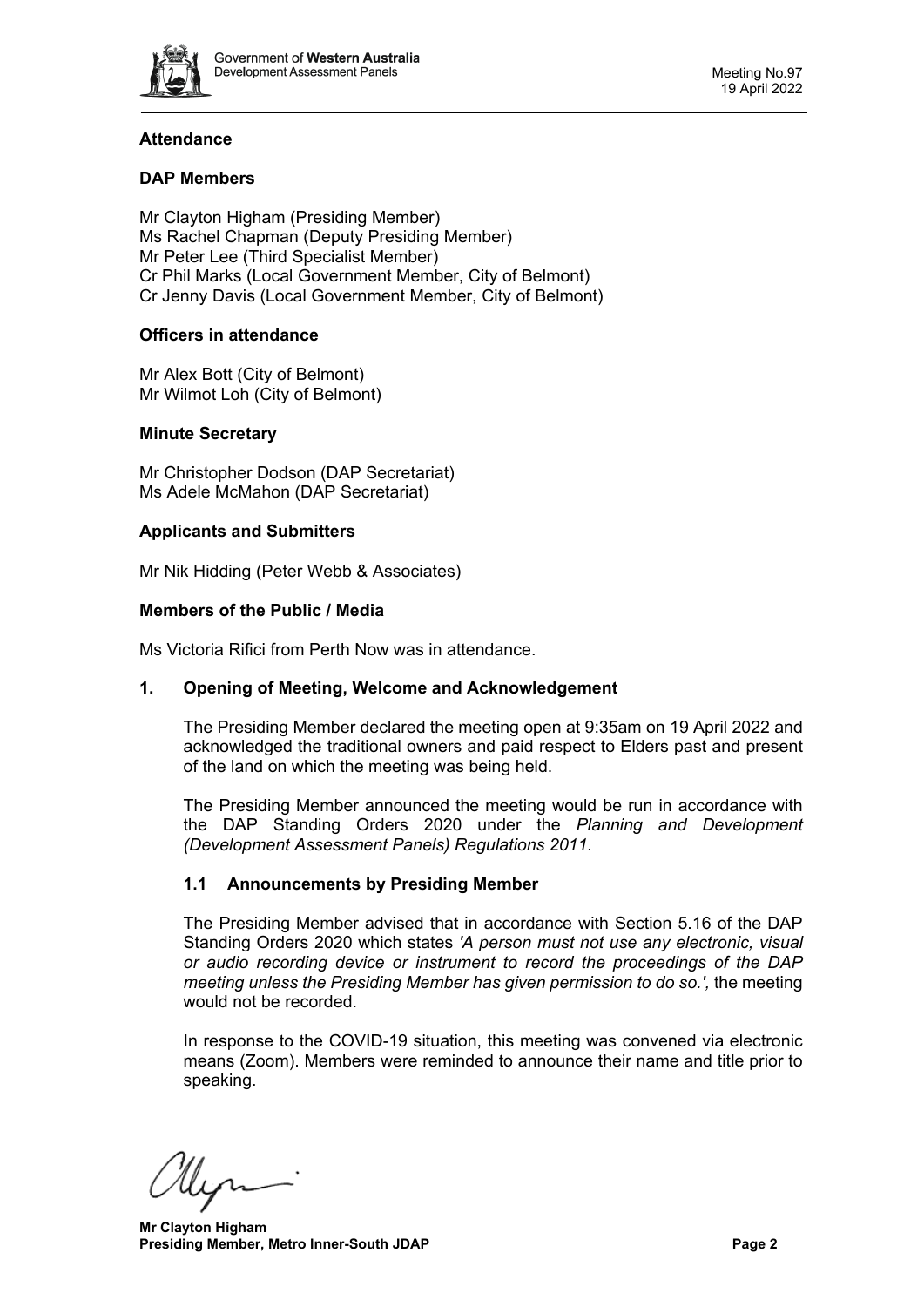

# <span id="page-2-0"></span>**2. Apologies**

Cr Robert Rossi (City of Belmont)

# <span id="page-2-1"></span>**3. Members on Leave of Absence**

Nil.

# <span id="page-2-2"></span>**4. Noting of Minutes**

DAP members noted that signed minutes of previous meetings are available on the [DAP website.](https://www.dplh.wa.gov.au/about/development-assessment-panels/daps-agendas-and-minutes)

# <span id="page-2-3"></span>**5. Declaration of Due Consideration**

All members declared that they had duly considered the documents.

# <span id="page-2-4"></span>**6. Disclosure of Interests**

Nil.

# <span id="page-2-5"></span>**7. Deputations and Presentations**

- **7.1** Mr Nik Hidding (Peter Webb & Associates) addressed the DAP in support of the recommendation for the application at Item 8.1 and responded to questions from the panel.
- **7.2** The City of Belmont addressed the DAP in relation to the application at Item 8.1 and responded to questions from the panel.

# <span id="page-2-6"></span>**8. Form 1 – Responsible Authority Reports – DAP Applications**

# <span id="page-2-7"></span>**8.1 454 (Lot 1) Belmont Avenue and 3 - 5 (Lot 2) Miles Road Kewdale**

| Development Description: | Proposed Logistics Centre (Ancillary Workshop, |
|--------------------------|------------------------------------------------|
|                          | <b>Washbay And Associated Signage)</b>         |
| Applicant:               | Peter Webb & Associates                        |
| Owner:                   | R C Sadlier Pty Ltd                            |
| Responsible Authority:   | City of Belmont                                |
| DAP File No:             | DAP/22/02175                                   |

Myri

**Mr Clayton Higham Presiding Member, Metro Inner-South JDAP Page 3**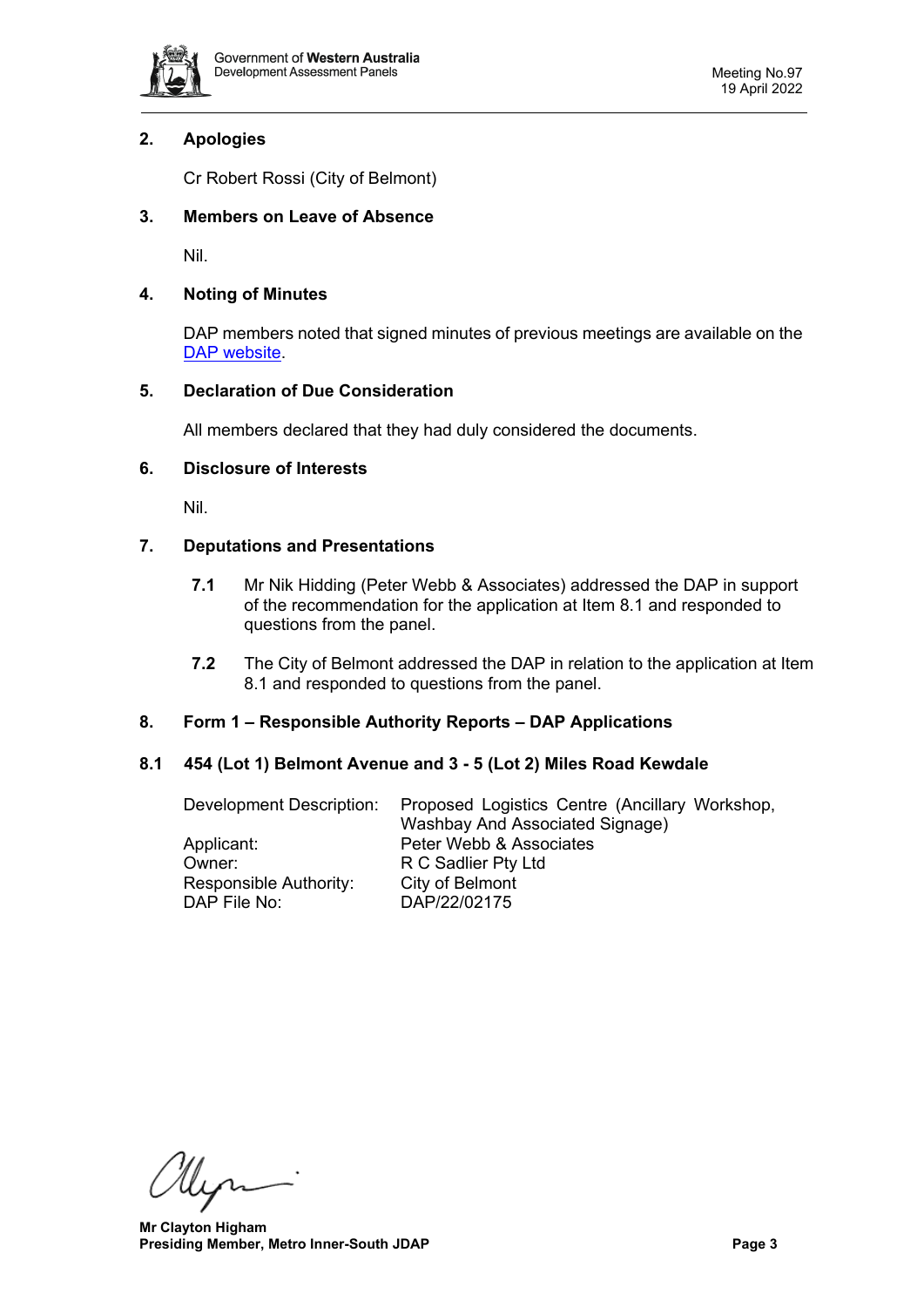

# **REPORT RECOMMENDATION**

**Moved by: Cr Phil Marks <b>Seconded by: Cr Jenny Davis Seconded by: Cr Jenny Davis** 

*With the agreement of the mover and seconder the following amendments were made to the report recommendation;*

(i) That Condition No. 2 be amended to read as follows:

*Prior to lodging an application for a building permit, the owner/applicant shall submit updated plans showing a minimum of 14 5 bays in the area marked 'Overflow Parking' on the approved plans, to the satisfaction of the City.*

**REASON: Following a review of staff numbers and shifts as they relate to the different uses proposed on the site, only an additional 5 bays was considered necessary for marking out in the overflow parking area.**

(ii) That Condition No. 4 be amended to read as follows:

*Prior to commencement of use, the boundaries for Lot 1 Belmont Avenue and part Lot 2 Miles Road shall be amalgamated, and a new Certificate of Title obtained for the lot, in accordance with the approved plans. realigned so that the development subject to this approval is located within a single lot."*

**REASON: A realignment of boundaries was considered to meet the objective of ensuring no buildings straddled lot boundaries.**

(iii) That Condition No. 5 be amended to read as follows:

*Prior to occupation of the development or commencement of the use, the owner shall enter into a legal agreement with the City prepared by the City's solicitors by which the owner covenants to construct the shortfall of 77 46 car parking bays within the area shown as 'Overflow Parking' on the approved plans, when required by the City and agrees to the registration of an absolute caveat against the Certificate/s of Title to the land. The owner is to bear all costs associated with the preparation and stamping of the agreement and the registration of the caveat.*

**REASON: Following a review of staff numbers and shifts as they relate to the different uses proposed on the site, only a shortfall of 46 car parking bays was identified, so the condition was amended accordingly.**

(iv) That Condition No. 6 be amended to read as follows:

*Prior to lodging an application for a building permit, the owner/applicant shall submit updated plans showing an additional 11 7 bicycle bays, to the satisfaction of the City.*

**REASON: Following a review of staff numbers and shifts as they relate to the different uses proposed on the site, only an additional 7 bicycle bays were considered necessary.**

**Mr Clayton Higham Presiding Member, Metro Inner-South JDAP Page 4 Page 4**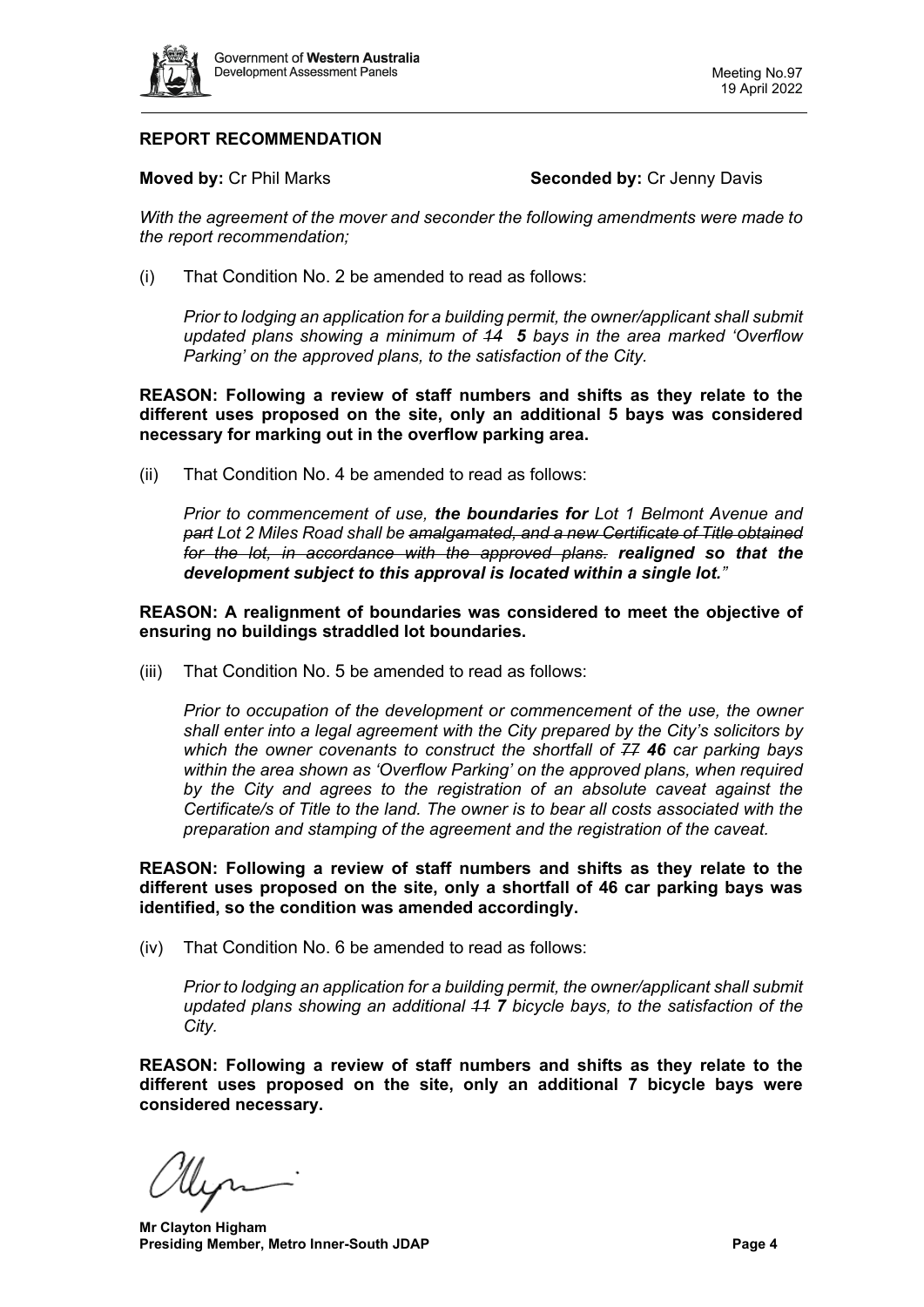

(v) That Condition No. 13 be amended to read as follows:

*The maximum size of vehicles to be parked on site shall be limited to B-Double trucks. Prior to lodging an application for a building permit, the owner/applicant shall submit updated plans to accommodate swept paths for a 36.5m vehicle, to the satisfaction of the City of Belmont.*

**REASON: The Panel supported, in principle, larger vehicles being accommodated on the site so as not to restrict the site's use and operation as a Logistics Centre but wanted to ensure that the larger vehicles could physically be accommodated.** 

**Approve** DAP Application reference DAP/22/02175 and accompanying plans dated 22 March 2022 in accordance with Clause 68 of Schedule 2 (Deemed Provisions) of the *Planning and Development (Local Planning Schemes) Regulations 2015*, and the provisions of the Belmont Local Planning Scheme No. 15, subject to the following:

#### **Conditions**

- 1. Development/land use shall be in accordance with the attached approved plan(s) dated 22 March 2022 and subject to any modifications required as a consequence of any condition(s) of this approval. The endorsed plans shall not be modified or altered without the prior written approval of the City.
- 2. Prior to lodging an application for a building permit, the owner/applicant shall submit updated plans showing a minimum of 5 bays in the area marked 'Overflow Parking' on the approved plans, to the satisfaction of the City.
- 3. Prior to lodging an application for a building permit, the owner/applicant shall submit updated plans showing at least 3 metres of the building setback area to the primary street boundary is set aside for landscaping, to the satisfaction of the City.
- 4. Prior to commencement of use, the boundaries for Lot 1 Belmont Avenue and Lot 2 Miles Road shall be realigned so that the development subject to this approval is located within a single lot.
- 5. Prior to occupation of the development or commencement of the use, the owner shall enter into a legal agreement with the City prepared by the City's solicitors by which the owner covenants to construct the shortfall of 46 car parking bays within the area shown as 'Overflow Parking' on the approved plans, when required by the City and agrees to the registration of an absolute caveat against the Certificate/s of Title to the land. The owner is to bear all costs associated with the preparation and stamping of the agreement and the registration of the caveat.
- 6. Prior to lodging an application for a building permit, the owner/applicant shall submit updated plans showing an additional 7 bicycle bays, to the satisfaction of the City.
- 7. Prior to lodging an application for a building permit, the owner/applicant shall seek approval from the City of Belmont for an artist to provide public art on the development site to a minimum value of \$220,000 (exclusive GST) to the satisfaction of the City.

**Mr Clayton Higham Presiding Member, Metro Inner-South JDAP Page 5 Page 5**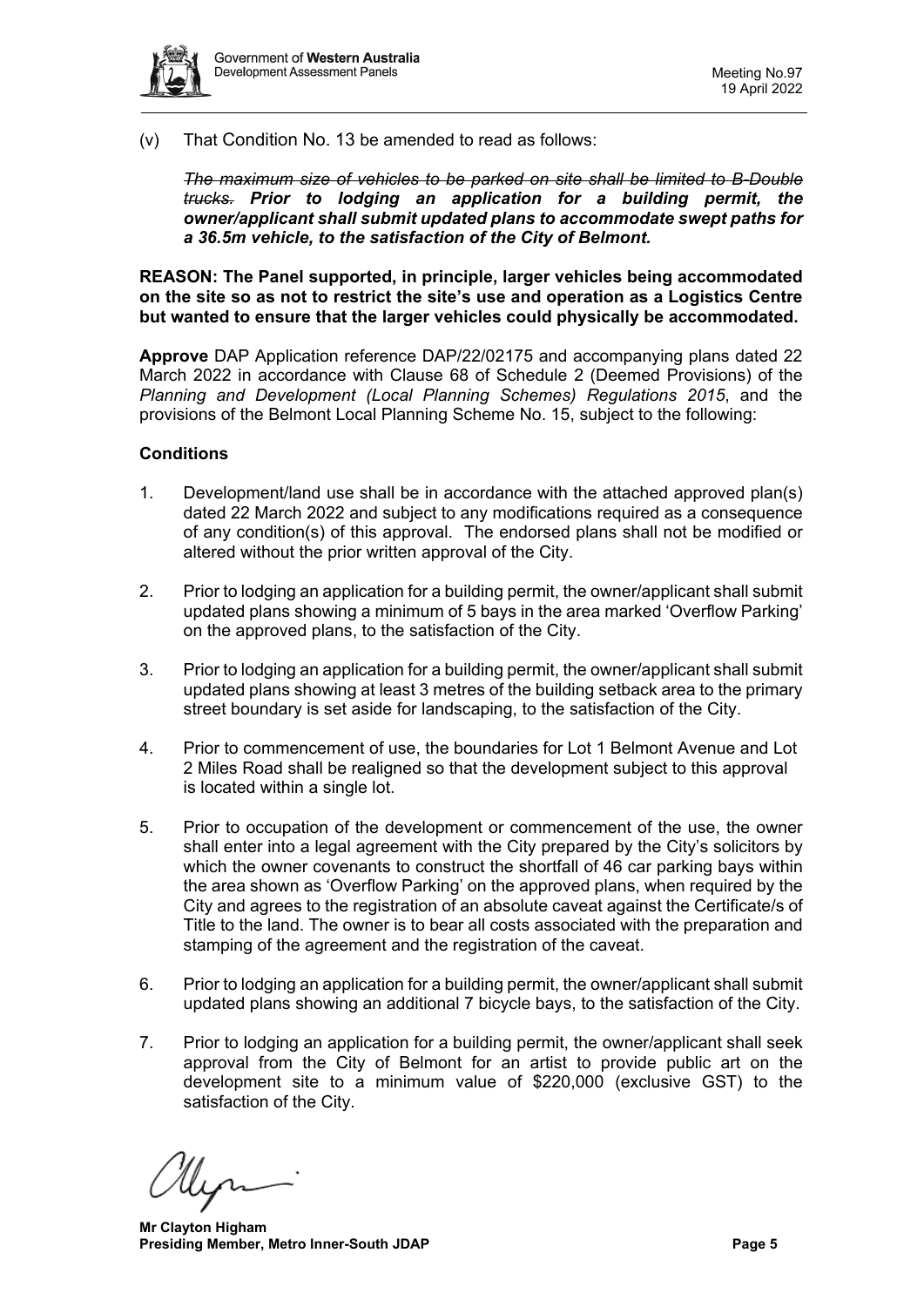

- 8. Prior to occupation, the approved public art concept/strategy shall be implemented and the artwork constructed, in accordance with Condition 7. The artwork shall be maintained for the life of the development to the satisfaction of the City.
- 9. Prior to lodging an application for a building permit, a detailed landscaping plan for the subject site and/or the road verge(s) *shall be* submitted for approval and implemented to the satisfaction of the City. The plan must include the landscaping of:
	- (a) all areas of the property visible from the street; and
	- (b) the street verge in compliance with the Consolidated Local Law 2020
- 10. Prior to lodging an application for a building permit, the applicant/ owner shall submit a Sustainability Report *to the satisfaction of the City, on the advice of the Design Review Panel*. The Sustainability Report shall be prepared by a qualified sustainability/ environmental consultant and include:
	- (a) specification of the recycled asphalt for the light vehicle car park;
	- (b) details indicating the stormwater collection and storage system and the connection to landscaping irrigation system; and
	- (c) details and specification of the solar panels on the roof.

Once approved, the measures identified in the Sustainability Report shall be implemented and maintained for the life of the development, to the satisfaction of the City.

- 11. Prior to occupation or use of the development, landscaping, plants, verge treatment and/or irrigation are to be installed and thereafter maintained in accordance with the approved landscaping and irrigation plan to the satisfaction of the City. Any species which fail to establish within the first two planting seasons following implementation must be replaced in consultation with and to the satisfaction of the City.
- 12. All commercial vehicles and trucks shall ingress and egress the site in forward gear. No reversing of vehicles and trucks to or from the site via a public road is permitted.
- 13. Prior to lodging an application for a building permit, the owner/applicant shall submit updated plans to accommodate swept paths for a 36.5m vehicle, to the satisfaction of the City of Belmont.

Myr

**Mr Clayton Higham Presiding Member, Metro Inner-South JDAP Page 6 Page 6**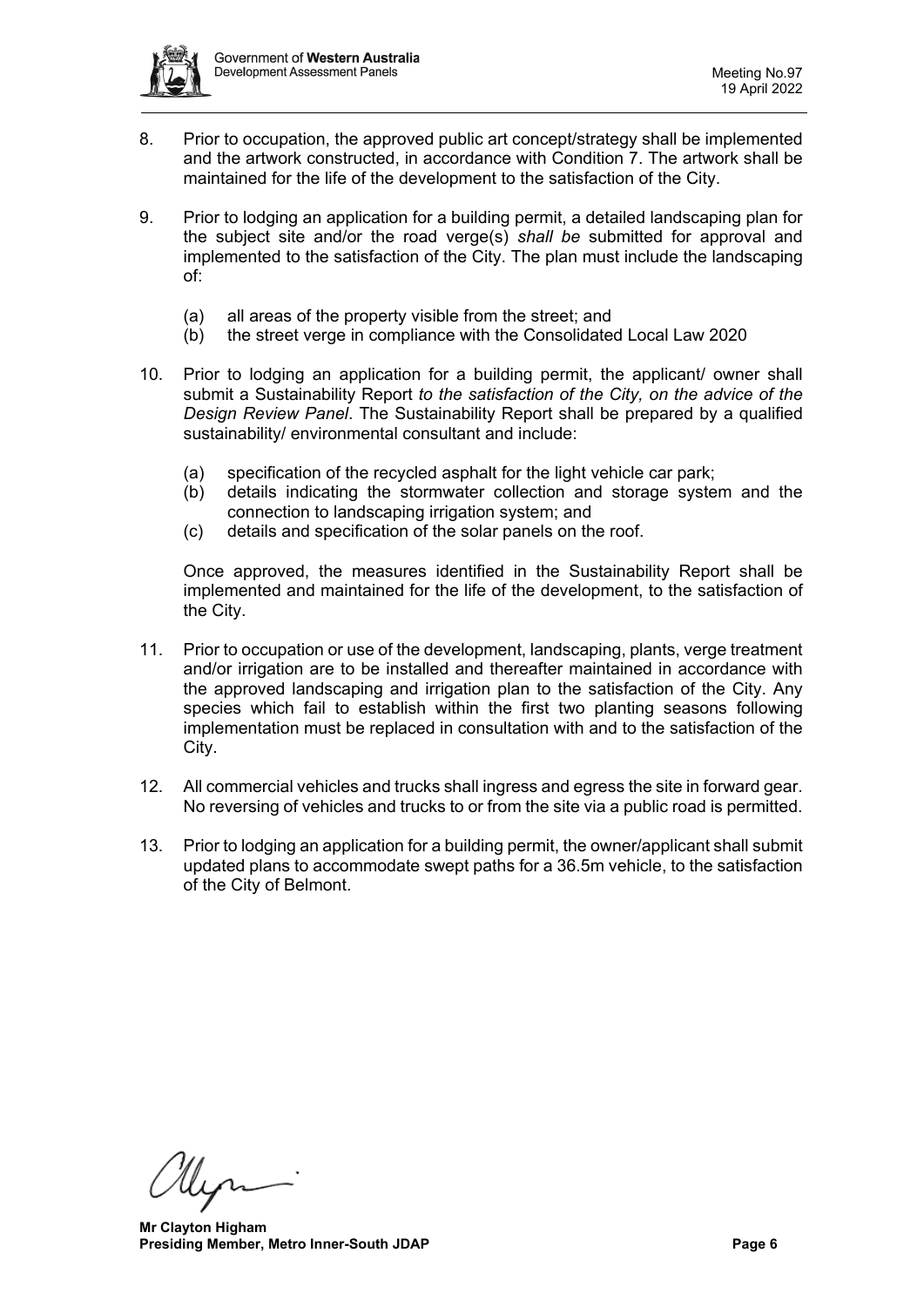

- 14. Prior to occupation or use of the development, vehicle parking, manoeuvring and circulation areas shall be designed, constructed, sealed, drained, line marked and kerbed in accordance with:
	- (a) The approved plan (as amended by condition 2);
	- (b) Australian Standard AS/NZS 2890 and AS/NZS 1428;
	- (c) Schedule 7 of City of Belmont Local Planning Scheme No. 15; and
	- (d) The City's engineering requirements and design guidelines.

The areas must be sealed in bitumen or concrete in accordance with the City's specifications and thereafter maintained for the life of the development, to the satisfaction of the City.

- 15. Parking bays are to be constructed and maintained in accordance with the City's engineering requirements and design guidelines to the satisfaction of the City. The bays must be individually marked on site and made available for use by visitors and staff members at all times.
- 16. Bicycle parking and end of trip facilities shall be provided in accordance with the specifications outlined within *Austroads Guide AP-R527-16-Bicycle Parking Facilities Guidelines for Design and Installation* and AS2890.3:2015 to the satisfaction of the City.
- 17. The loading and/or unloading of vehicles is to occur on-site and in a manner that does not interfere with the parking of vehicles in the car park. All car parking bays in the car park are to be always made available for the parking of vehicles by visitors and employees.
- 18. All access ways, parking areas and hard stand areas shall be maintained in accordance with the City's engineering requirements and design guidelines to the satisfaction of the City.
- 19. Prior to occupation or use of the development, the owner / applicant shall, after having obtained written approval from the City (Crossover Upgrade Application), construct a vehicle crossover in accordance with the approved plans and the City's engineering specifications to the satisfaction of the City.
- 20. Prior to occupation or use of the development, the redundant crossover/s to Lot 1, as shown on the approved plans, shall be removed and the verge and kerb reinstated in accordance with the City's Technical Specifications, to the satisfaction of the City.
- 21. Other than for the purpose of reuse, all stormwater runoff from roofed and paved areas shall be collected and disposed of with a combination system of on-site and off-site disposal via an approved sand trapped manhole/ oil and silt separator device in accordance with the City of Belmont's engineering requirements and design guidelines.
- 22. Bin storage areas shall be paved with an impervious material and shall drain to an approved disposal system to the satisfaction of the City. Bin storage areas must not drain to a stormwater drainage system or to the environment.

**Mr Clayton Higham Presiding Member, Metro Inner-South JDAP Page 7 Page 7**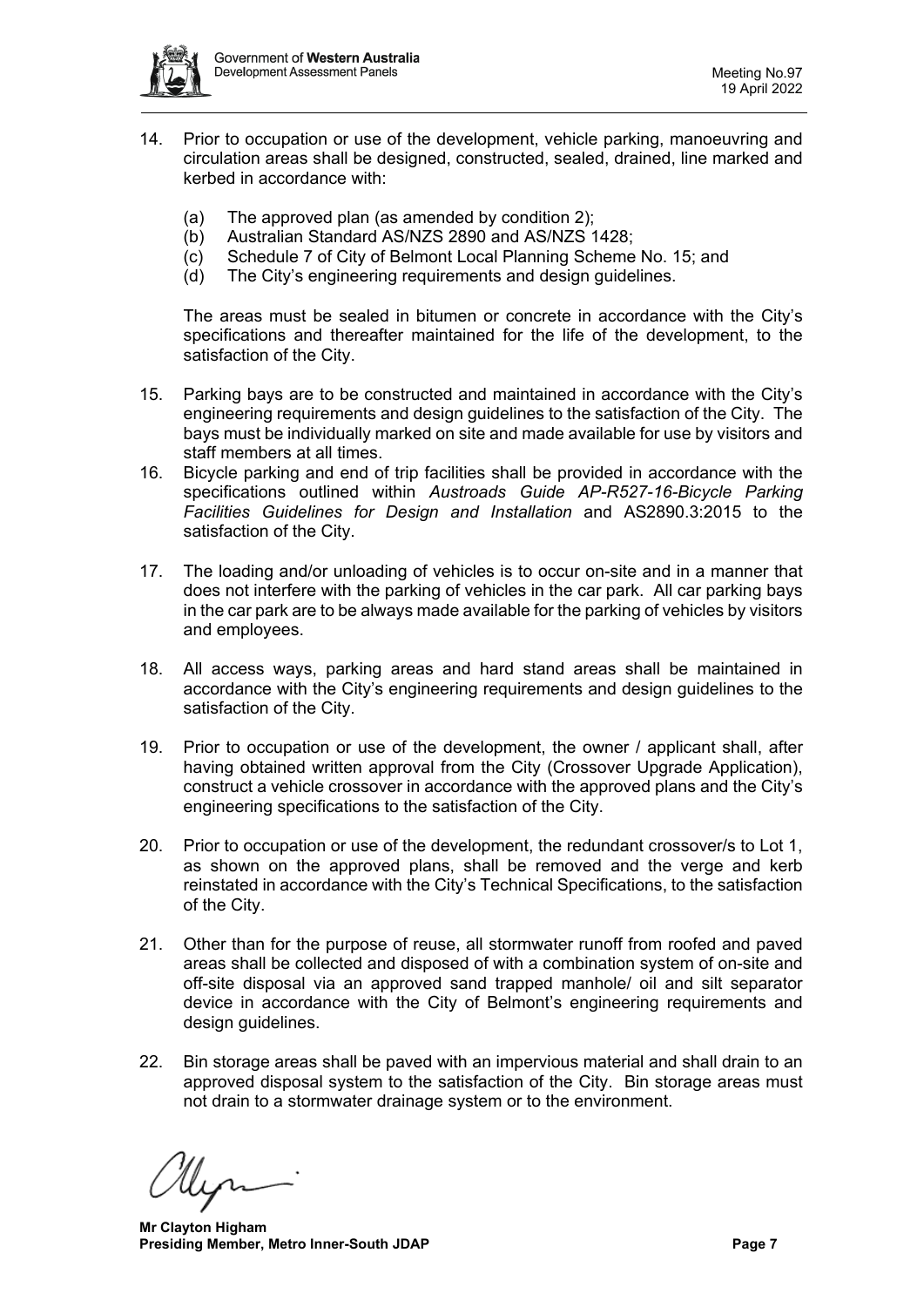

- 23. Signage shall only advertise the businesses operating on the subject lot. The street number of the property shall be included on the north-eastern façade of the proposed development in a legible and prominent manner to the satisfaction of the City.
- 24. Stormwater discharge (if any) shall not be discharged to the Leach Highway Road Reserve or the widened road reservation.
- 25. No works are permitted within the Leach Highway Road Reservation unless Main Roads has issued a working on Roads Permit.
- 26. This decision constitutes development approval only and is valid for a period of four (4) years from the date of approval. If the subject development is not substantially commenced within the four (4) year period, the approval shall lapse and be of no further effect.

#### **Advice Notes**

- 1. This development approval is not a demolition permit. A demolition permit must be obtained from the City's Safer Communities – Building Surveying prior to commencement of any demolition works. Please liaise with the City's Safer Communities – Building Surveying for further information.
- 2. The proposed public art concept will be forwarded to the Public Art Advisory Panel which will make recommendations for approval by the City's Co-ordinator Arts and Place. Full details and specifications should be submitted at the earliest opportunity to ensure that the finalisation of the public art does not delay the progression of the development.
- 3. The landscaping plan shall be a minimum size of A3 at a scale of not less than 1:200. It is recommended that the landscaping plan is prepared by a qualified landscape architect / designer and meets the requirements specified in the City's Landscaping Plan Information Sheet.
- 4. The plants are to be nurtured until they reach their typical mature dimensions and shall thereafter be maintained at those mature dimensions unless the City approves otherwise in writing.
- 5. Commercial Vehicles' shall have the definition given in Schedule 1 of Local Planning Scheme No. 15. 'Trucks' include any motor vehicle with a gross vehicle mass over 4.5 tonnes, except a bus or tractor as defined in the *Road Traffic Code 2000.*

**Mr Clayton Higham Presiding Member, Metro Inner-South JDAP Page 8**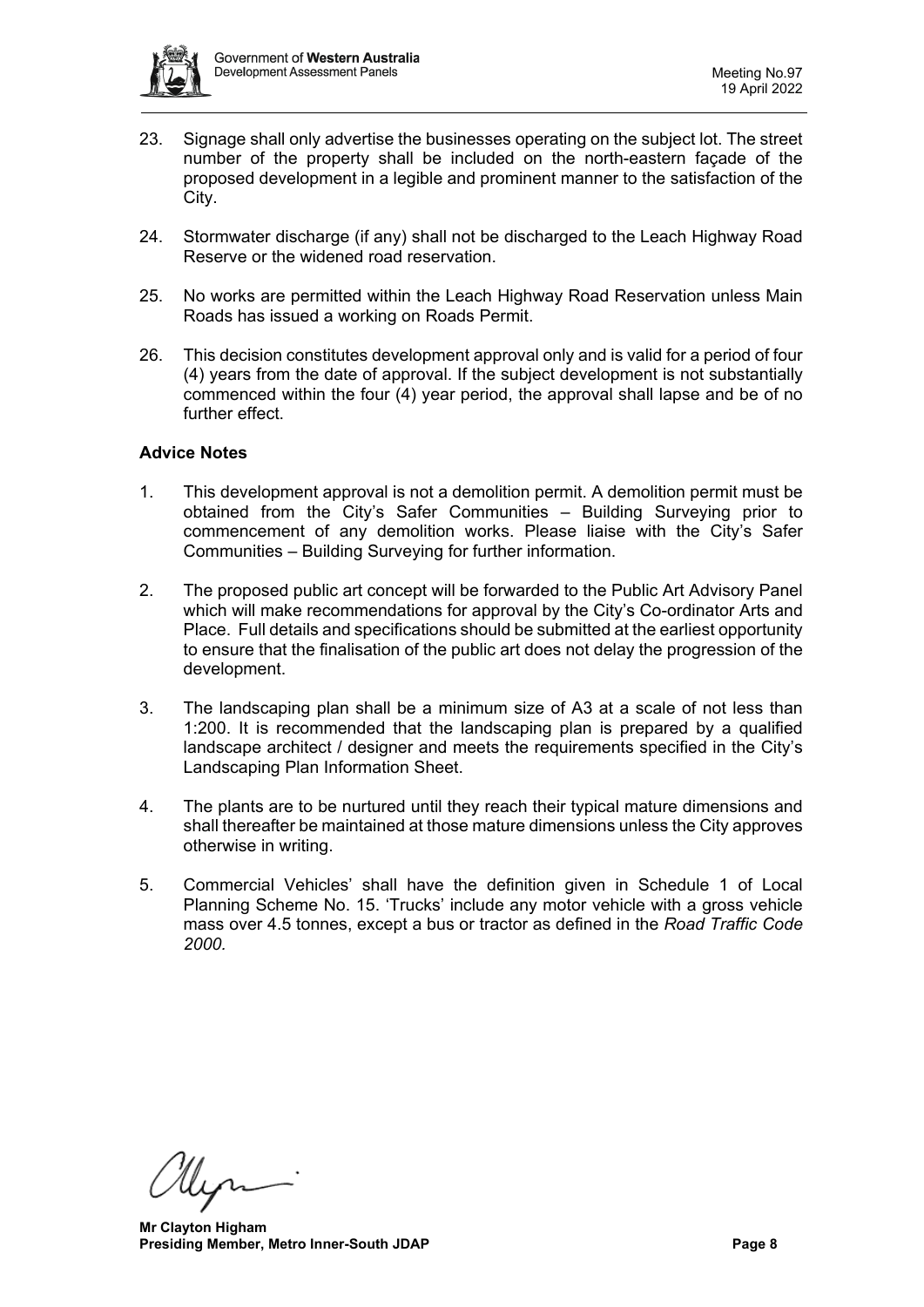

6. The City's Engineering Requirements and Design Guidelines contains detailed specifications which must be adhered to in the preparation of plans submitted for approval in respect of such matters as drainage, paving, parking, accessways, crossovers, land fill and retaining.

If access ways, parking areas and hard stand is not satisfactorily maintained, the City may require by notice, in writing, that the area be brought up to a satisfactory standard within a specified period and the notice shall be complied with within that period. Without limitation, the notice may require that lines marking car bays be repainted, potholes be repaired, damaged kerbs be replaced and degraded access or parking areas be resurfaced generally in accordance with the City's Engineering Requirements and Design Guidelines.

- 7. Neither a development approval nor a building permit constitutes an approval to construct a crossover to a property. Prior to commencement of any site works, separate approval must be obtained from the City's Infrastructure Services Department to construct a crossover to the property (i.e. from the road to connect with the property's internal driveway). This approval shall be sought by way of an application for Infrastructure Services Clearance. Failure to obtain approval from the City's Infrastructure Services for the crossover may result in time delays or refusal of a vehicle crossover subsidy. Please note Infrastructure Services Clearance Applications are determined within 30 working days from date of lodgment provided further information is not required.
- 8. The applicant is advised that development approval is not approval for the erection and/or construction of any signage. A building permit is required prior to the erection and/or construction of signage. Please liaise with the City's Safer Communities – Building Surveying for more information.
- 9. The applicant is required to submit an Application form to undertake works within the road reserve prior to undertaking any works within the road reserve. Application forms and supporting information about the procedure can be found on the Main Roads website > Technical & Commercial > Working on Roads

# **The Report Recommendation was put and CARRIED UNANIMOUSLY.**

**REASON: The proposed use and development was considered to be consistent with the objectives and intent for the Industrial zone and would complement other uses and operations in the Kewdale Industrial Estate. Furthermore, the Panel considered the requirement for a minimum 3m setback to Belmont Ave to be highly desirable and necessary in order to achieve suitable, substantial landscaping and enhance the amenity of the area.** 

**Mr Clayton Higham Presiding Member, Metro Inner-South JDAP Page 9 Page 9**